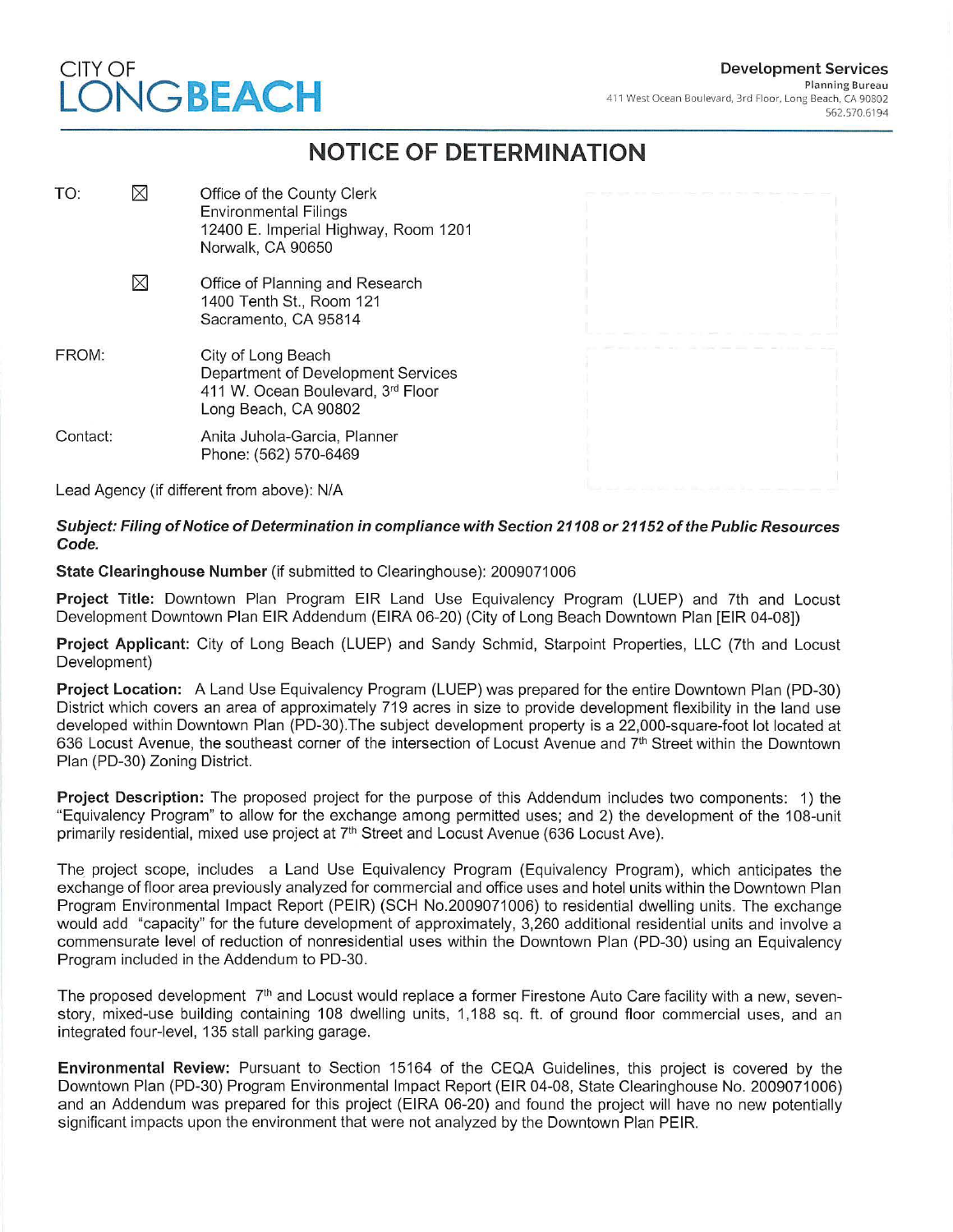Notice of Determination Downtown Plan Program EIR Land Use Equivalency Program (LUEP) and 7th and Locust Development Downtown Plan EIR Addendum (EIRA 06-20) (City of Long Beach Downtown Plan [EIR 04-08]) Page 2 of 2

This is to advise that the Long Beach City Council carried out the above-described project on January 18, 2022 and has made the following determinations regarding the above-described project:

- 1. The project ( $\boxtimes$  will/ $\Box$  will not) have a significant effect on the environment.
- 2.  $\boxtimes$  The project was determined to be within the scope of a previously-certified EIR. (Downtown Plan PEIR)

D An Environmental Impact Report was prepared for this project pursuant to the provisions of CEQA

 $\Box$  A Negative Declaration was prepared for this project pursuant to the provisions of CEQA

- 3. Mitigation Measures ( $\boxtimes$  were/ $\Box$  were not) made a condition of the approval of the project. (PEIR Measures)
- 4. A Mitigation Monitoring and Reporting Program ( $\boxtimes$  was/ $\Box$  was not) adopted for this project. (PEIR MMRP)
- 5. A Statement of Overriding Considerations ( $\boxtimes$  was/ $\Box$  was not) adopted for this project. (PEIR SOC)
- 6. Findings ( $\boxtimes$  were/ $\Box$  were not) made pursuant to the provisions of CEQA. (PEIR Findings)

This is to certify that the final EIR with comments and responses and record of project approval, or the Negative Declaration, is available to the general public at:

**Department of Development Services, 411 W. Ocean Blvd., 2nd Floor, Long Beach, CA 90802 and at:**  http://www.longbeach.gov/lbds/planning/envigonmental/reports/

| http://www.longbeach.gov/lbds/planning/envigonmental/reports/ |                                 |        |        |
|---------------------------------------------------------------|---------------------------------|--------|--------|
| Signature (Public Agency)                                     | Inita Juliola-Garcia            | Title: | lanner |
| Date:                                                         | Date Received for filing at OPR |        |        |

Authority cited: Sections 21083, Public Resources Code; Reference Section 21000-21174, Public Resources Code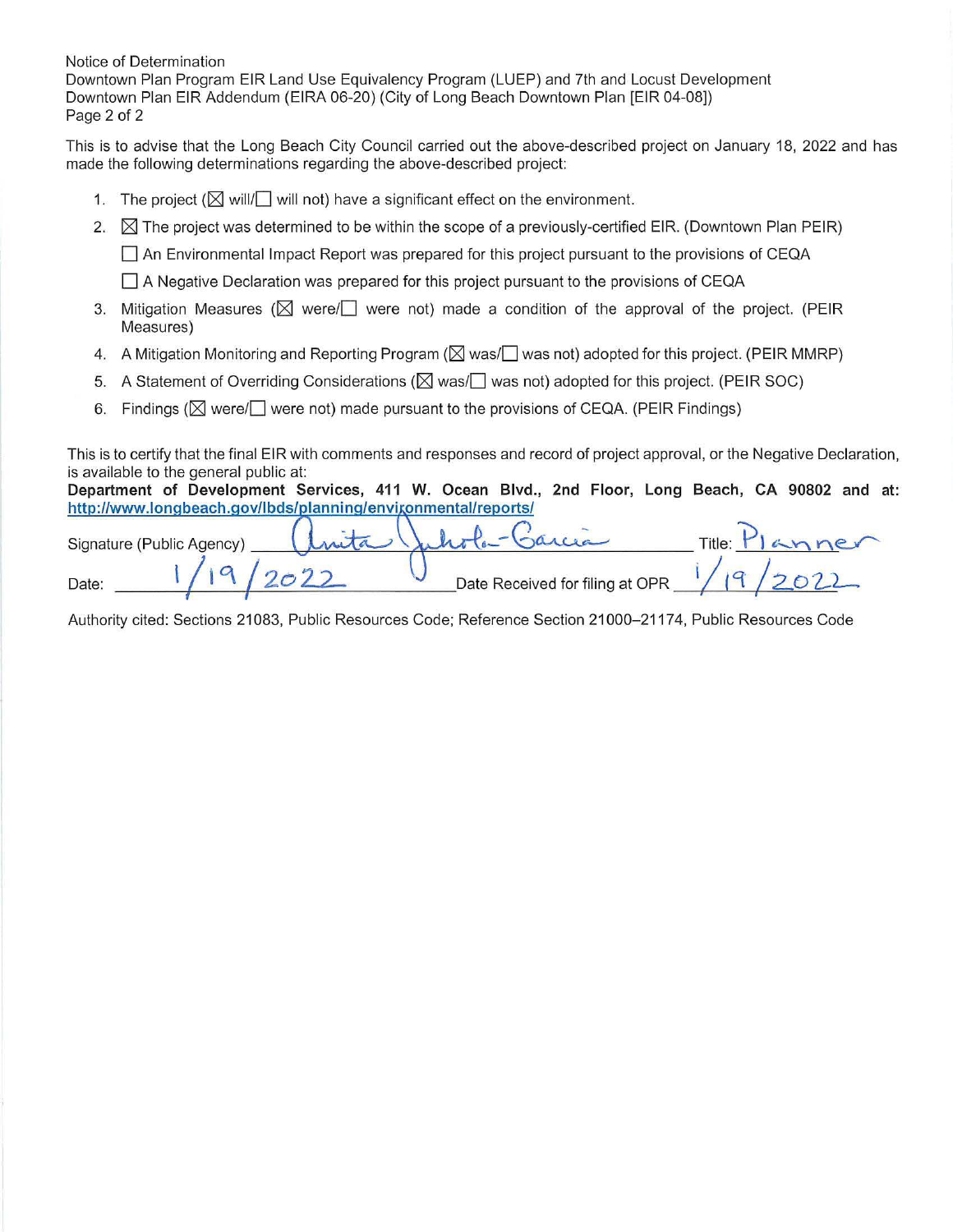## **JAN 1 8 2012**

Annondio D

| <b>RULIUS UL DUCIBILIQUU I</b>         |                                                                            | мирении п                                                      |
|----------------------------------------|----------------------------------------------------------------------------|----------------------------------------------------------------|
|                                        | <b>LICAUDS LOCAT</b><br>REGISTRAR RECORDERICOUNTY CLERK<br><u>Brodture</u> |                                                                |
| To:                                    | <b>K. BRADLEY</b>                                                          | DEREIDIN:                                                      |
| <b>Office of Planning and Research</b> |                                                                            | Public Agency: City of Long Beach                              |
| For U.S. Mail:                         | <b>Street Address:</b>                                                     | Address: 333 W. Ocean Boulevard, 5th Floor                     |
| P.O. Box 3044                          | 1400 Tenth St., Rm 113                                                     | Long Beach, CA 90802                                           |
|                                        | Sacramento, CA 95812-3044 Sacramento, CA 95814                             | Contact: Steve Gerhardt, Senior Planner<br>Phone: 562-570-6288 |
| ⊠<br><b>County Clerk</b>               |                                                                            |                                                                |
| County of: Los Angeles                 |                                                                            | Lead Agency (if different from above):                         |
| Address: 12400 Imperial Highway        |                                                                            | Address:                                                       |

SUBJECT: Filing of Notice of Determination in compliance with Section 21108 or 21152 of the Public Resources Code.

Contact Phone:

State Clearinghouse Number (if submitted to State Clearinghouse): 2009071006

Project Title: City of Long Beach Downtown Plan (EIR 04-08)

Project Applicant: City of Long Beach

Mation of Datormination

Project Location (include county): Downtown Long Beach, California (Los Angeles County)

**Project Description:** 

Norwalk, CA 90650

The proposed project is a community plan for Downtown Long Beach. The Downtown Plan replaces the existing zoning in PD-30 entirely, and a portion of PD-29 Subarea 5, and other areas, totaling 725 acres. The action includes designation of all property within the project boundary to LUD#7, Mixed Uses in the City's General Plan Land Use Element. The community plan incorporates zoning, development standards, and development guidelines to establish design and development criteria to guide future development projects. The intent of the Downtown Plan is to facilitate additional housing, employment, shopping and entertainment opportunities within a vibrant urban mixed-use district.

This is to advise that the Long Beach City Council has carried out the above-described project on January 17, 2012 and has made the following determinations regarding the above-described project.

1. The project  $[\mathbf{X}]$  will  $\Box$  will not) have a significant effect on the environment.

2. El An Environmental Impact Report was prepared for this project pursuant to the provisions of CEQA. □ A Negative Declaration was prepared for this project pursuant to the provisions of CEQA.

3. Mitigation measures  $[\boxtimes]$  were  $\Box$  were not] made a condition of the approval of the project.

4. A Mitigation Reporting and Monitoring Program  $\lceil \mathbb{X} \rceil$  was  $\Box$  was not adopted for this project.

5. A Statement of Overriding Considerations  $[\boxtimes]$  was  $\Box$  was not) adopted for this project.

6. Findings  $\lceil \mathbb{E} \rceil$  were  $\Box$  were not! made pursuant to the provisions of CEQA.

This is to certify that the Final Program EIR with comments and responses and record of project approval, is available to the General Public during normal business hours at: City of Long Beach, Development Services Department, 333 W. Ocean Boulevard, 6th Floor, Long Beach, CA

| Signature (Public Agency): XIRenhandt |                                  | Title: Sention Plannea |  |
|---------------------------------------|----------------------------------|------------------------|--|
| Date: $1/8/2012$                      | Date Received for filing at OPR: |                        |  |

| , juthority cited: Sections 21083, Public Resources Code. $p_{\rm AB}$ increas $p_{\rm AB}$ $p_{\rm AB}$ $p_{\rm AB}$ |    |         |              |
|-----------------------------------------------------------------------------------------------------------------------|----|---------|--------------|
| Reference Section 21000-21174, Public Resources Code.                                                                 |    |         | Revised 2011 |
|                                                                                                                       | mu | 用的 主要比比 |              |

 $U(371) = \frac{1}{2} \sqrt{6} \sqrt{1} \sqrt{7 \sqrt{9} \sqrt{1}}$ 

2011年10月 段期

**HENSTEAD BELONGED AND CLEAR**